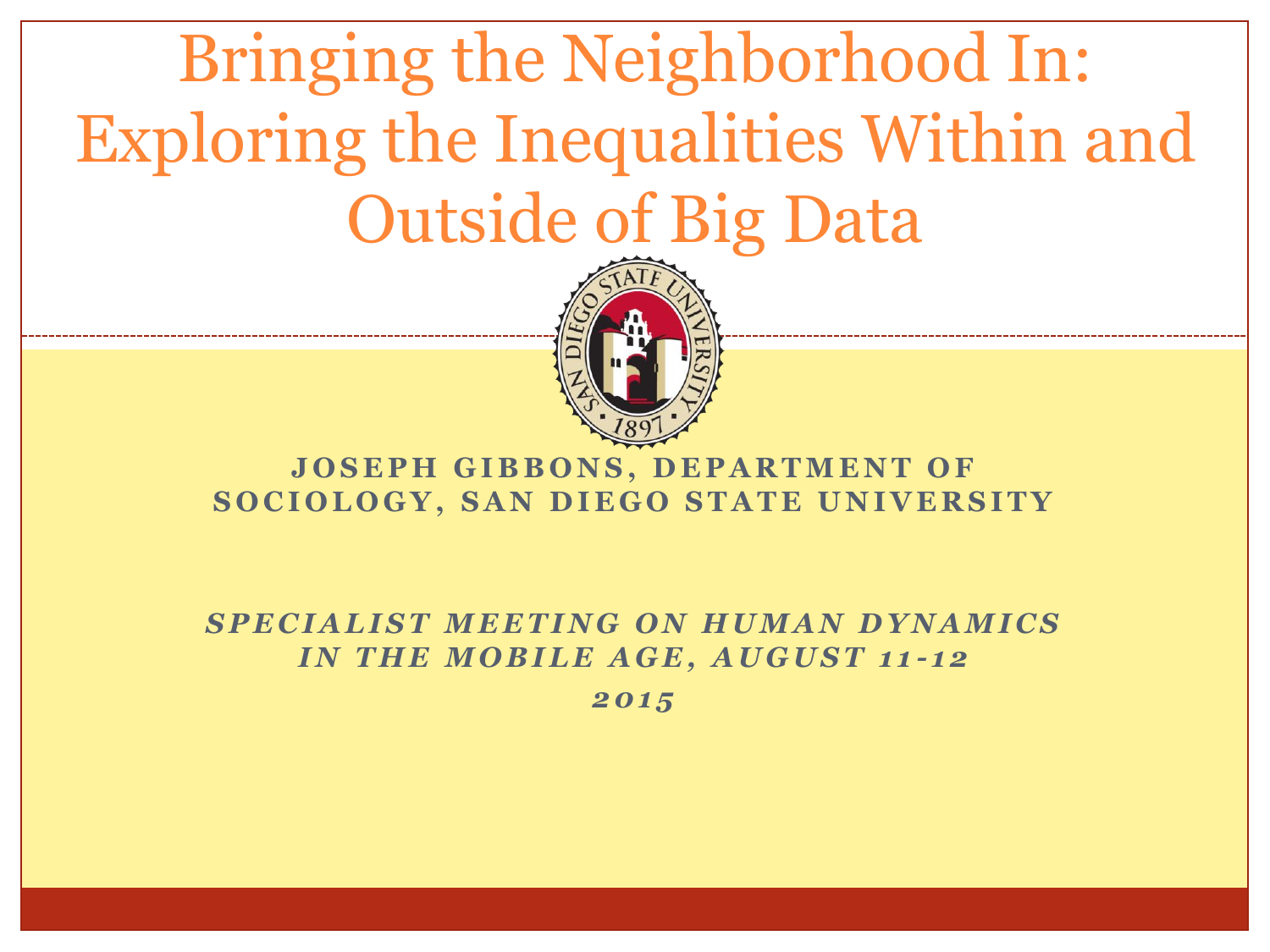## **How do neighborhood effects impact the creation of big data?**

### ANSWERING THIS ALLOWS US TO UNDERSTAND HOW BIASES IN PHYSICAL SPACE TRANSLATE INTO CYBERSPACE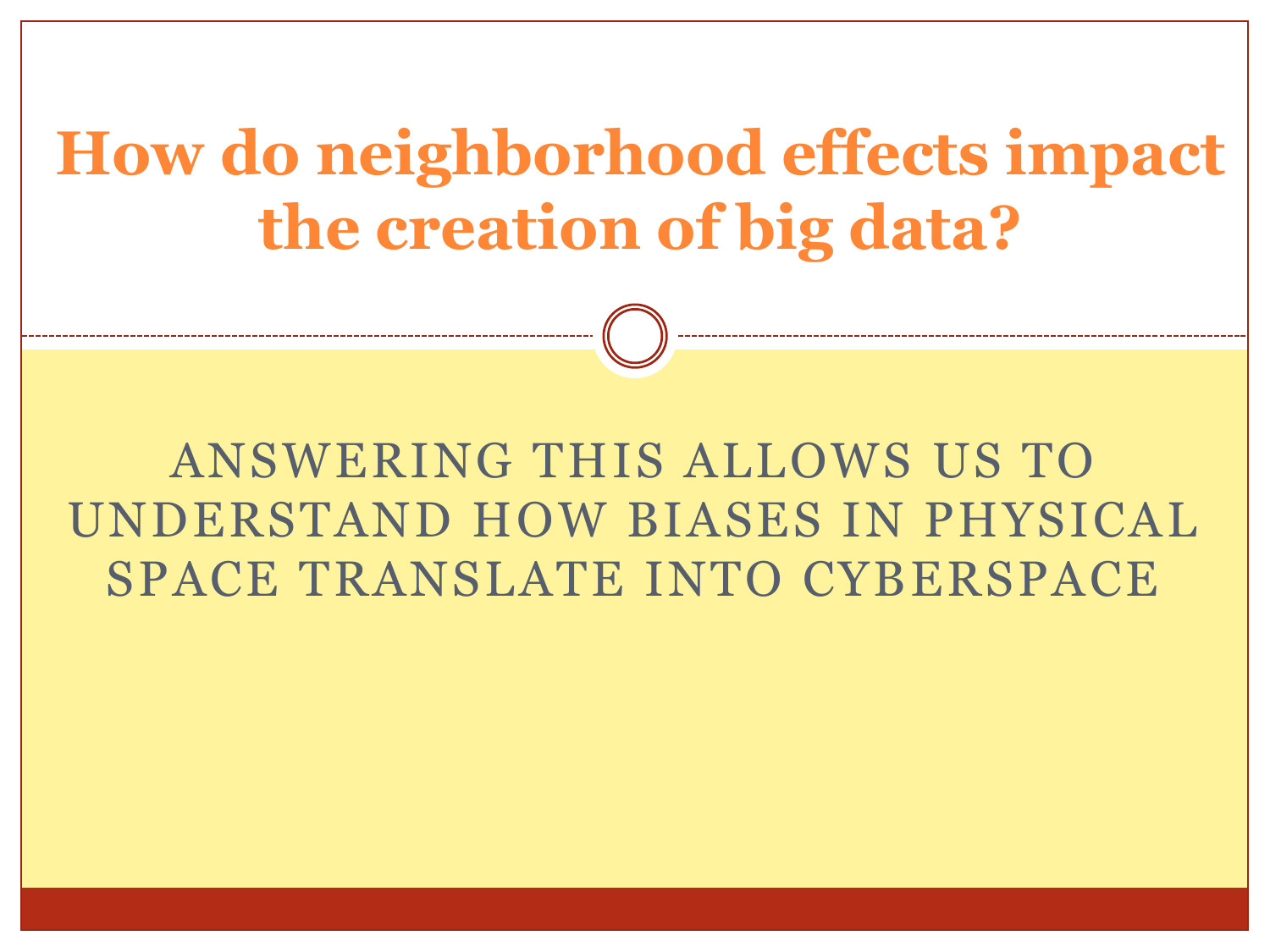### Biases in Neighborhood and Connectivity

- Community connection is often stratified along racial and class lines across neighborhoods
	- Lack of communication between new media users in white and nonwhite communities?
- The ever present digital divide which disproportionately impacts poor and nonwhite neighborhoods Leaving out voices from big data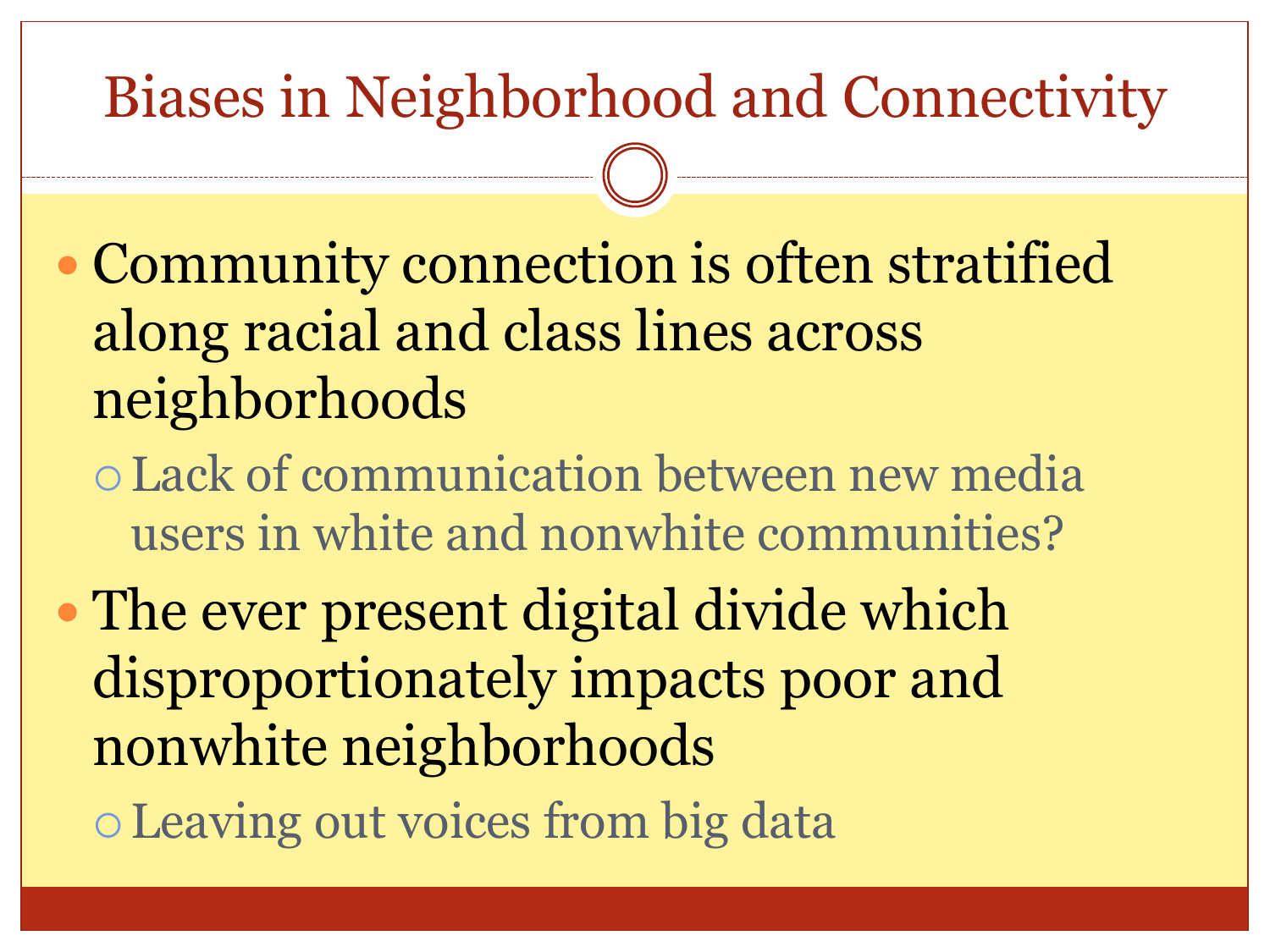- How is the information collected by big data is being disseminated across different neighborhoods?
- How do we study big data in ways which meaningfully account for these physical divisions?
- *Looking at twitter followers is a good start, but we can do more!*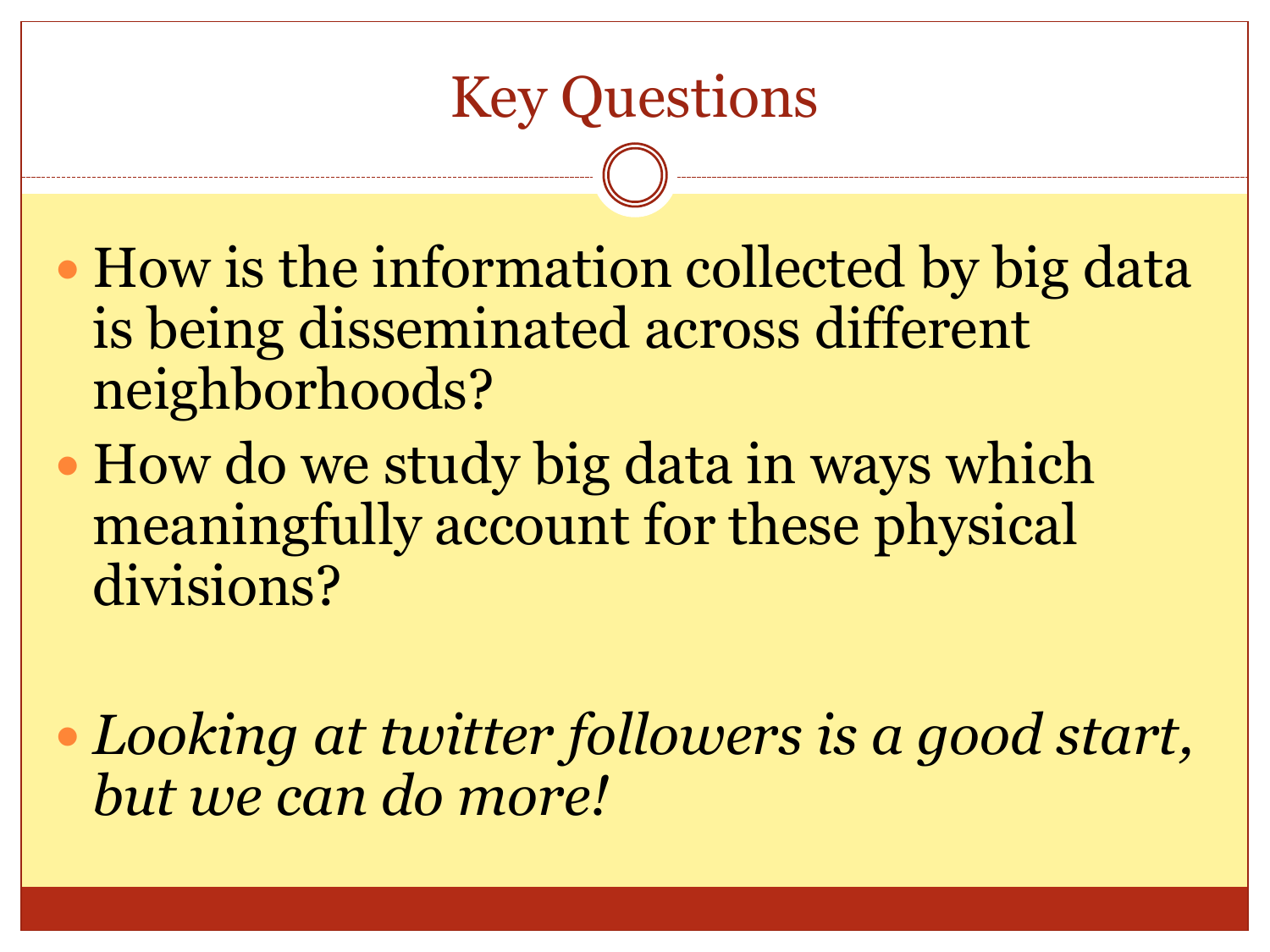#### Approach 1: Closer Examination of New Media Users

• Often gaps in what we know about the users themselves

Where do they live? Who outside of new media do they tell about tweets? Do they communicated across racial ethnic lines?

# • Traditional Social Science as a Supplement

Secondary Data sources

- Random Sample Survey of known users
- In-Person interviews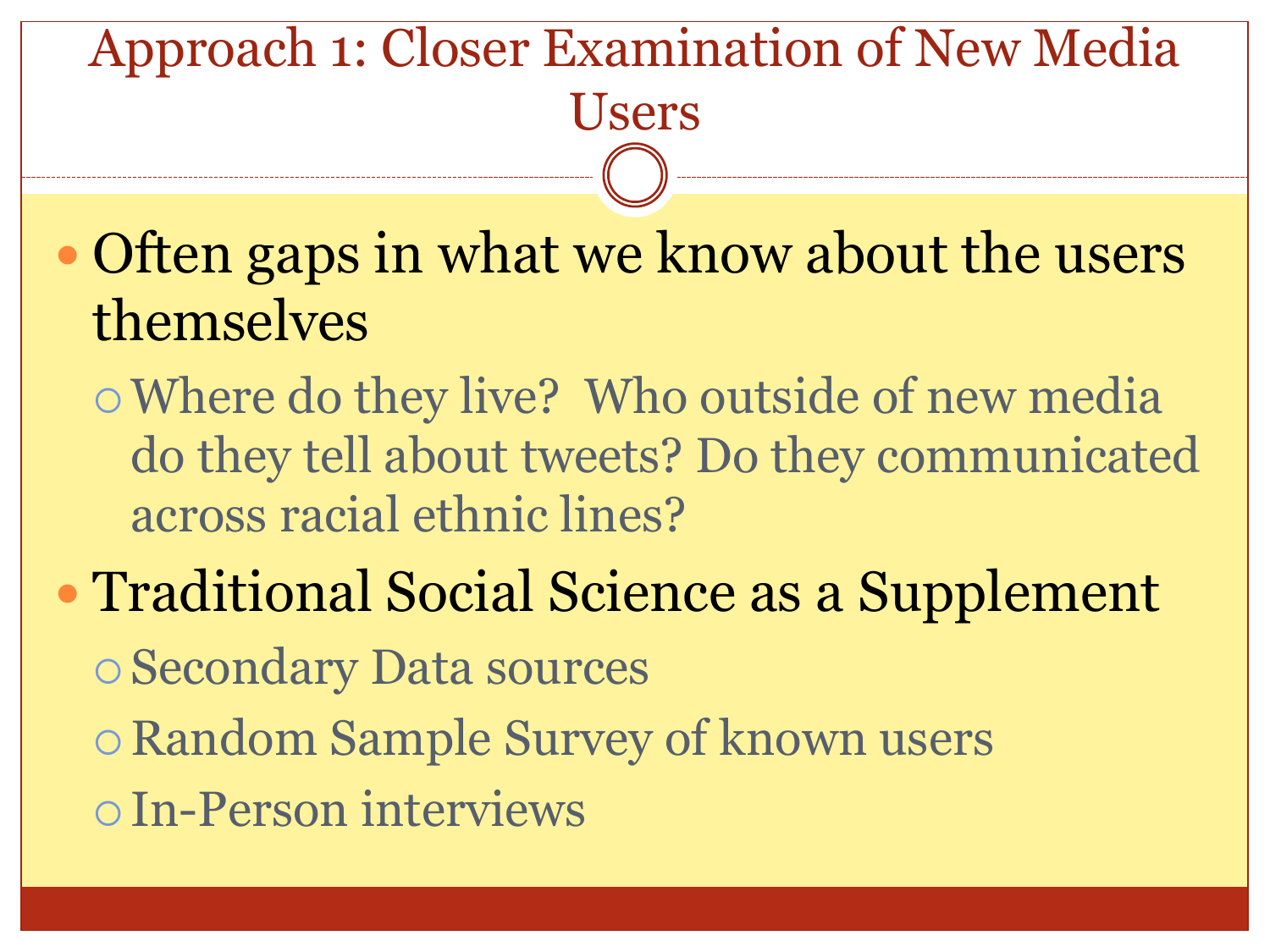### Approach 2: New Questions

- Deeper and more substantive questions are needed which look at the content of the data and how it relates to location
- Example of race and twitter usage:
	- How do racist tweets vary by location?
	- Are they connected to the local segregated character of an area?
	- How does the nature of the discourse vary?